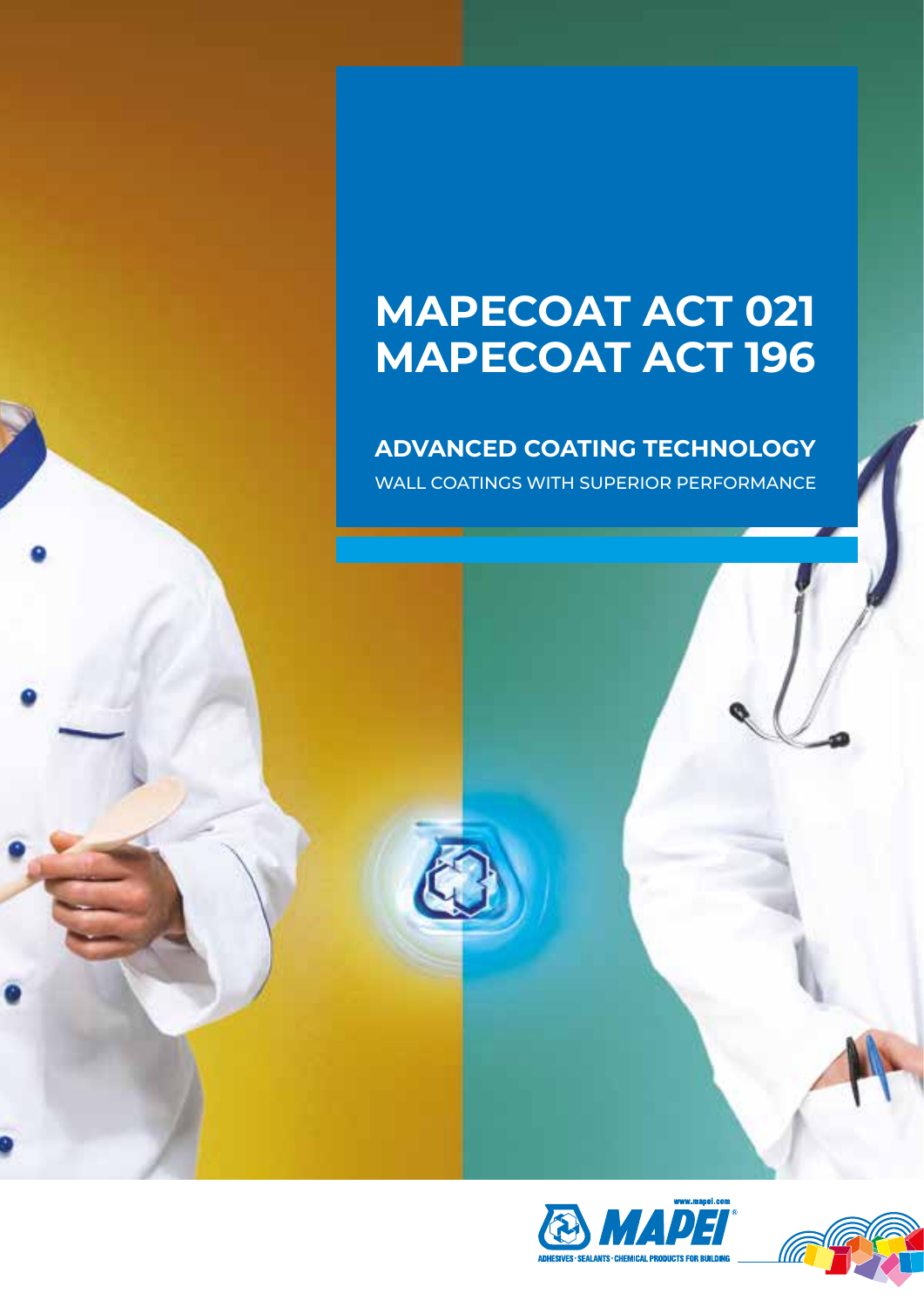

# **Certified** enamel wall paints for a **healthier environment**

Hard-wearing hygienic enamel paint, specifically developed for the food and beverage industry. It is resistant to mould and complies with HACCP requirements.

# **Mapecoat ACT 021**

# **Mapecoat ACT 196**

Hard-wearing hygienic enamel paint, ideal for use in interior health sector environments. It is resistant to bacteria and complies with ISO 22196 standards.



Sometimes it is necessary to have a hygienic environment at home and in the workplace. These products have been specifically developed to ensure that certain environments, such as kitchens and hospitals are kept clean and hygienic, so the spread of germs is greatly reduced. **Areas** that are used **for the preparation of food and beverages** (restaurants, cafes, schools, kitchens, breweries, food production plants, etc.) and **health sector facilities** (hospitals, surgeries, pharmaceutical environments, sports complexes, etc.), are subject to specific standards for paint systems to be applied.

**Mapecoat Act** enamel wall paints meet all legal requirements and are available in more than 1,000 shades from the **Mapei Master Collection**.



# **WALL COATINGS WITH SUPERIOR PERFORMANCE**



With more than 80 years' experience in the development of protective and decorative wall coatings, Mapei introduces new systems with advanced technology in durability and hygiene



Research & Development



Highly qualified team



Always ahead of compliance



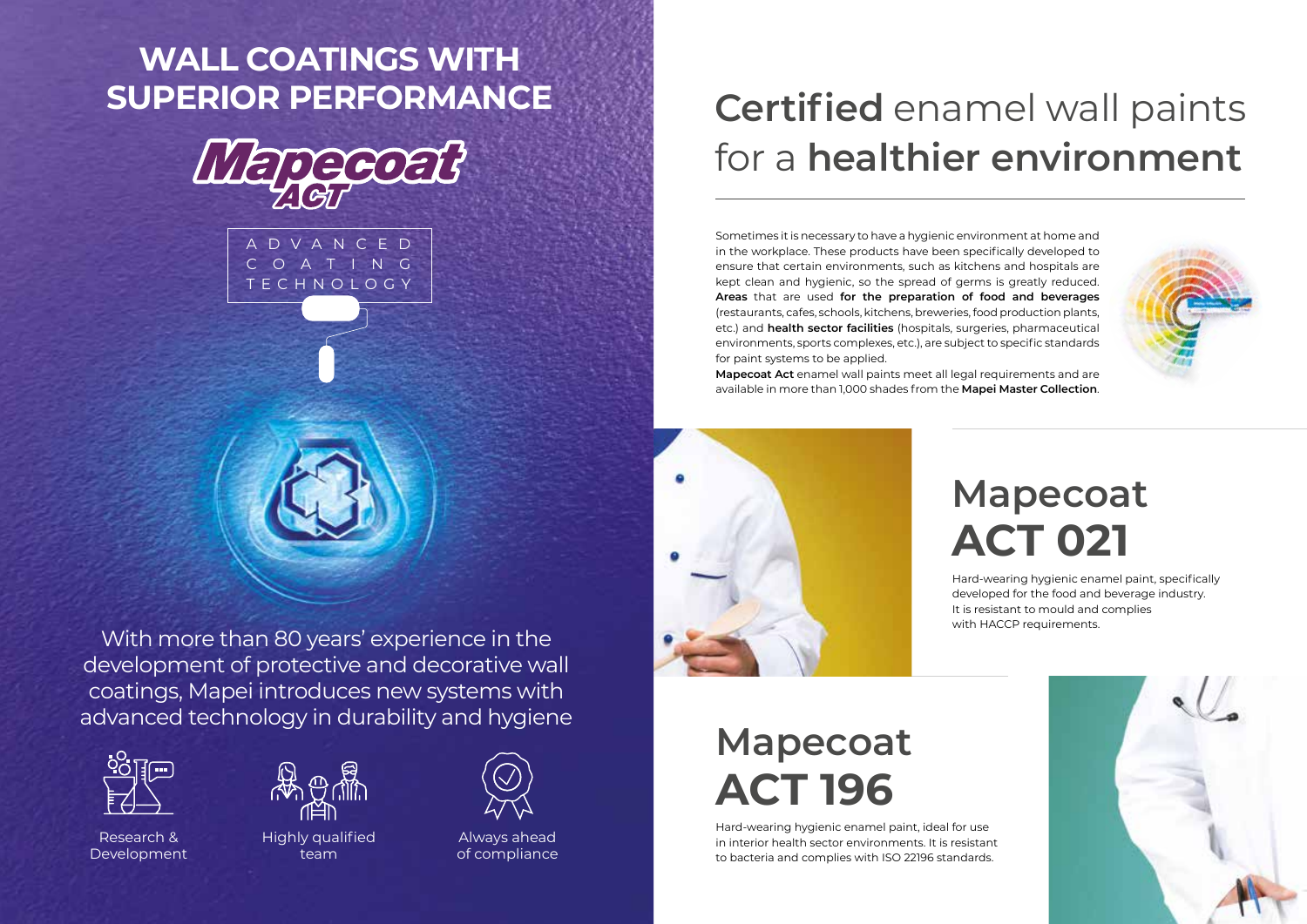

# **Mapecoat ACT 021**

**Semi-gloss**

### **Walls and ceilings**





**Semi-gloss enamel paint for interior walls, suitable for use in food and beverage environments. Excellent cleanability and mould resistance.**

Ideal for food and beverage industries, including grocery stores, supermarkets, bars, restaurants, cafes, canteens, breweries and kitchen areas. It is the ideal enamel paint to protect and decorate areas where food and beverages are handled and processed and require long-term resistance to cleaning. **Complies with the requirements of the HACCP protocol**.

| <b>CHARACTERISTICS</b>              |                                                                                                     |                          |                                                                                        |                       |               |
|-------------------------------------|-----------------------------------------------------------------------------------------------------|--------------------------|----------------------------------------------------------------------------------------|-----------------------|---------------|
|                                     | Excellent<br>cleanability                                                                           |                          | Low dirt<br>pick-up                                                                    | Resistant<br>to mould |               |
| <b>BASED ON</b>                     |                                                                                                     |                          | Acrylic resin in water dispersion                                                      |                       |               |
| <b>AREAS OF USE</b>                 |                                                                                                     |                          | Walls and ceilings in areas where food and beverag                                     |                       |               |
| <b>COLOURS</b>                      | • White                                                                                             | automatic tinting system | • 1,002 shades from Mapei Master Collection<br>• Customised shades using the ColorMap® |                       | <b>FINISH</b> |
| <b>CERTIFIED AREAS</b><br>OF USE    |                                                                                                     |                          | The product is suitable for use on walls and ceiling                                   |                       |               |
| <b>PACKAGING</b>                    | 4 kg                                                                                                | 16 kg                    |                                                                                        |                       |               |
| <b>CERTIFICATIONS</b>               | COMPLIANT WITH NORM<br>UNI 11021<br><b>TESTS PASSED</b><br>$1$ and $7.2$<br>8283<br><b>TA MAPEI</b> |                          |                                                                                        |                       |               |
| <b>MAPEI</b><br><b>TECHNOLOGIES</b> | Block                                                                                               |                          |                                                                                        |                       |               |









### food and beverage are handled and processed

DESCRIPTION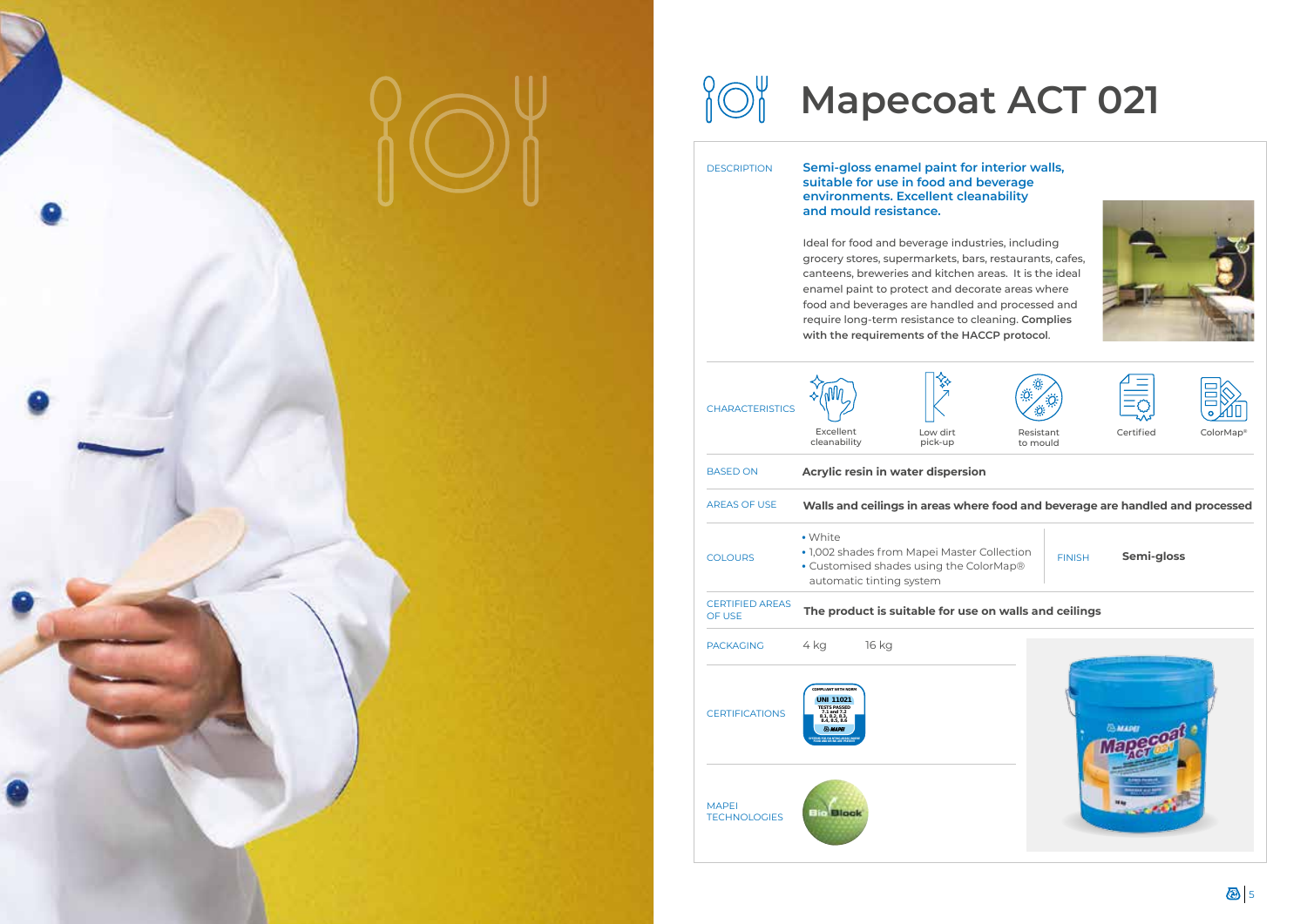

When considering surface coatings for food and beverage environments, **HACCP** requirements are often specified. HACCP (the acronym for Hazard-Analysis and Control of Critical Points) is a **protocol** (i.e. a set of procedures) aimed at preventing the possible contamination of food. It was introduced in Europe in the 1990's with Directive 43/93/ CEE and, since 01/01/2006, with **Reg. CE 852/2004**, and it obliges **all those operating in the food and beverage**  sector to apply the HACCP protocol.

# **Food** and **beverage** areas

## Regulatory framework and legal obligations synopsis

## HACCP and UNI Standards

In the areas where HACCP regulations are applied, the **UNI 11021** standard specifies the requirements and relative test procedures for **paints and varnishes used on walls and ceilings in areas where food and beverage are handled and processed. Mapecoat ACT 021** fully complies with this standard.

| <b>UNI STANDARD</b>   |                                                                                                                                                                               |  |  |
|-----------------------|-------------------------------------------------------------------------------------------------------------------------------------------------------------------------------|--|--|
| <b>TECHNICAL NORM</b> | UNI 11021                                                                                                                                                                     |  |  |
| TITLE                 | Paints and varnishes – Products and<br>systems for painting areas where<br>food and beverage are present -<br>Requirements and test procedures                                |  |  |
| <b>SUMMARY</b>        | The standard specifies the<br>requirements and relative test<br>procedures for paints and varnishes<br>used on walls and ceilings in areas<br>used to handle and process food |  |  |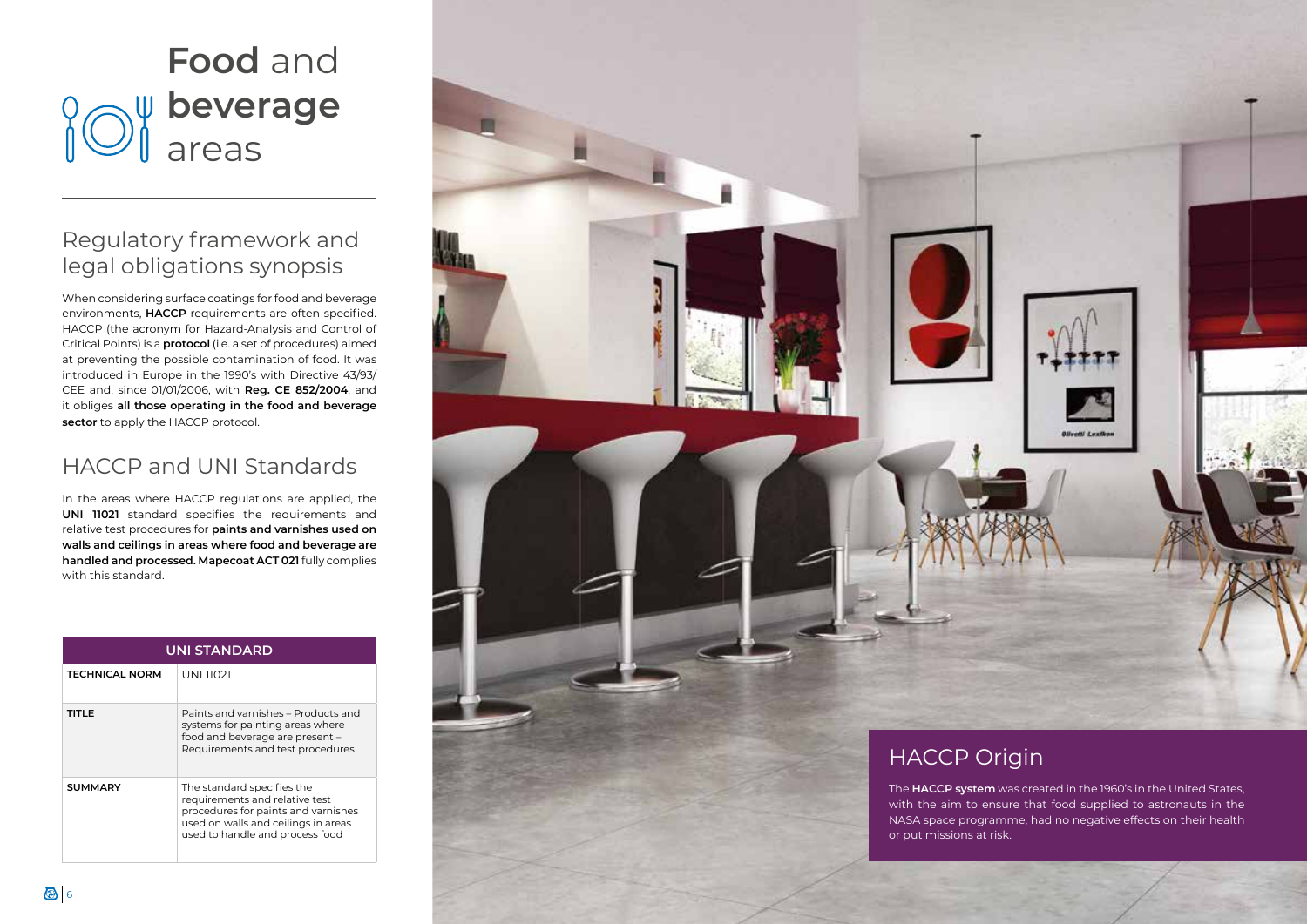### Walls and ceilings: fully compliant

To be certified as suitable for use in areas where food and beverage are handled or processed, a paint system is subject to required tests, such as dirt pick-up and odour emission. There are also specific tests dependent on whether a paint is used on walls or ceilings.

### **Cleanability and washing resistance test**

This test verifies the suitability of paint when applied on exposed walls subjected to frequent cleaning. Mould resistance is not required.

### **Mould resistance test**

This test verifies the suitability of paint when applied on ceilings and high reach areas difficult to clean. Cleaning resistance is not required.

to washing cycles and resistance to mould are required



**Mapecoat ACT 021** passes all tests, for walls and ceilings. **One enamel paint for both surfaces!**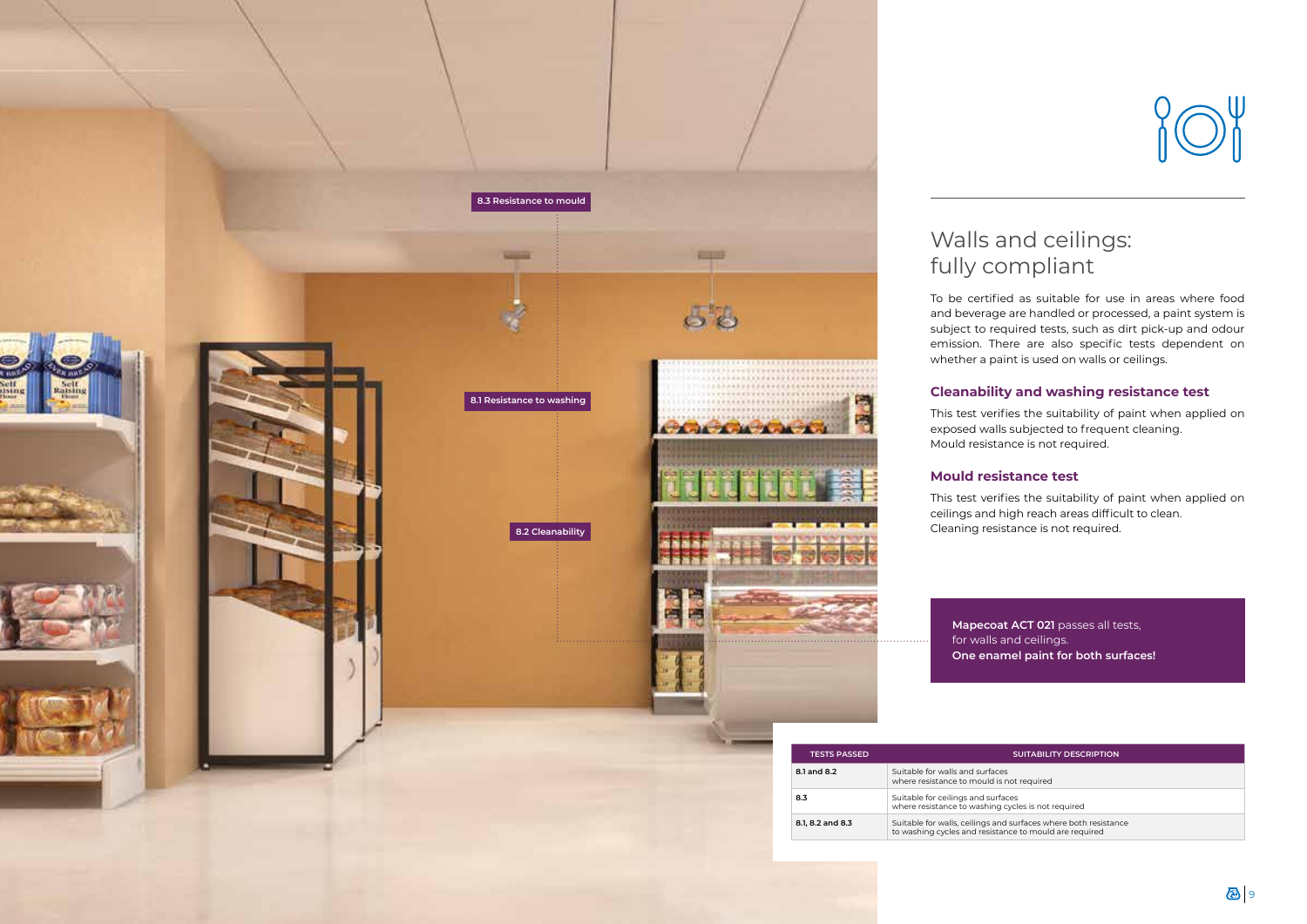



## A fully compliant system

**Mapecoat ACT 021** is formulated with a high polymer content. This enables the product to provide **long-lasting protection and resistance to cleaning cycles** .

**Mapecoat ACT 021** meets all the specific requirements for food and beverage areas as specified by **UNI 11021 standards** .

## UNI 11021 cleanability test

| Type of test                                                                                                                                       | Measurement method       | Results and conformity to requirements |           |
|----------------------------------------------------------------------------------------------------------------------------------------------------|--------------------------|----------------------------------------|-----------|
| Dirt pick-up                                                                                                                                       | <b>UNI 10792</b>         | $\Delta L \leq 3.0$                    | compliant |
| Smell                                                                                                                                              | UNI 11021 Appendice A    | $\leq 1.0$                             | compliant |
| <b>SPECIAL REQUIREMENTS</b>                                                                                                                        |                          |                                        |           |
| Type of test                                                                                                                                       | Measurement method       | Results and conformity to requirements |           |
| Washability                                                                                                                                        | <b>EN ISO 11998</b>      | < 5 micron                             | compliant |
| Cleanability                                                                                                                                       | UNI 11021 Appendix B     | $\Delta E \leq 3.0$                    | compliant |
| Mould resistance                                                                                                                                   | UNI 11021 Appendix C     | $\leq$ 1.0                             | compliant |
| Resistance to washing agents<br>(active-chlorine products, alkaline<br>degreasers, acid-based de-scalers)                                          | <b>UNI EN ISO 2812-1</b> | no alteration                          | compliant |
| Resistance to disinfection agents                                                                                                                  | <b>UNI EN ISO 2812-1</b> | no alteration                          | compliant |
| Resistance to thermal shock                                                                                                                        | UNI 11021 Appendix D     | no alteration                          | compliant |
| UNI 11021 cleanability test<br>In terms of product formulation, the toughest challenge<br>is the cleanability requirements specified by UNI 11021. |                          |                                        |           |
| <b>Mapecoat ACT 021</b> is fully compliant ensuring it is suitable                                                                                 |                          |                                        |           |
| for all areas of the food and beverage sector.                                                                                                     |                          |                                        |           |

### **CLASS I FICATION TA BLE ACCO RDING TO UNI 11021**

Coating material and systems for enviroments with food and

- beverage. Suitable for areas where food and beverage are present:
- walls and surfaces where resistance to mould is not required
- walls and surfaces where washing resistance is not required **•** walls, ceilings and surfaces where washing and mould resistance is required
- may be cleaned with active-chlorine products,
- alkaline degreasing products and acid-based de-scalers suitable for surfaces that need to be disinfected
- for refrigeration units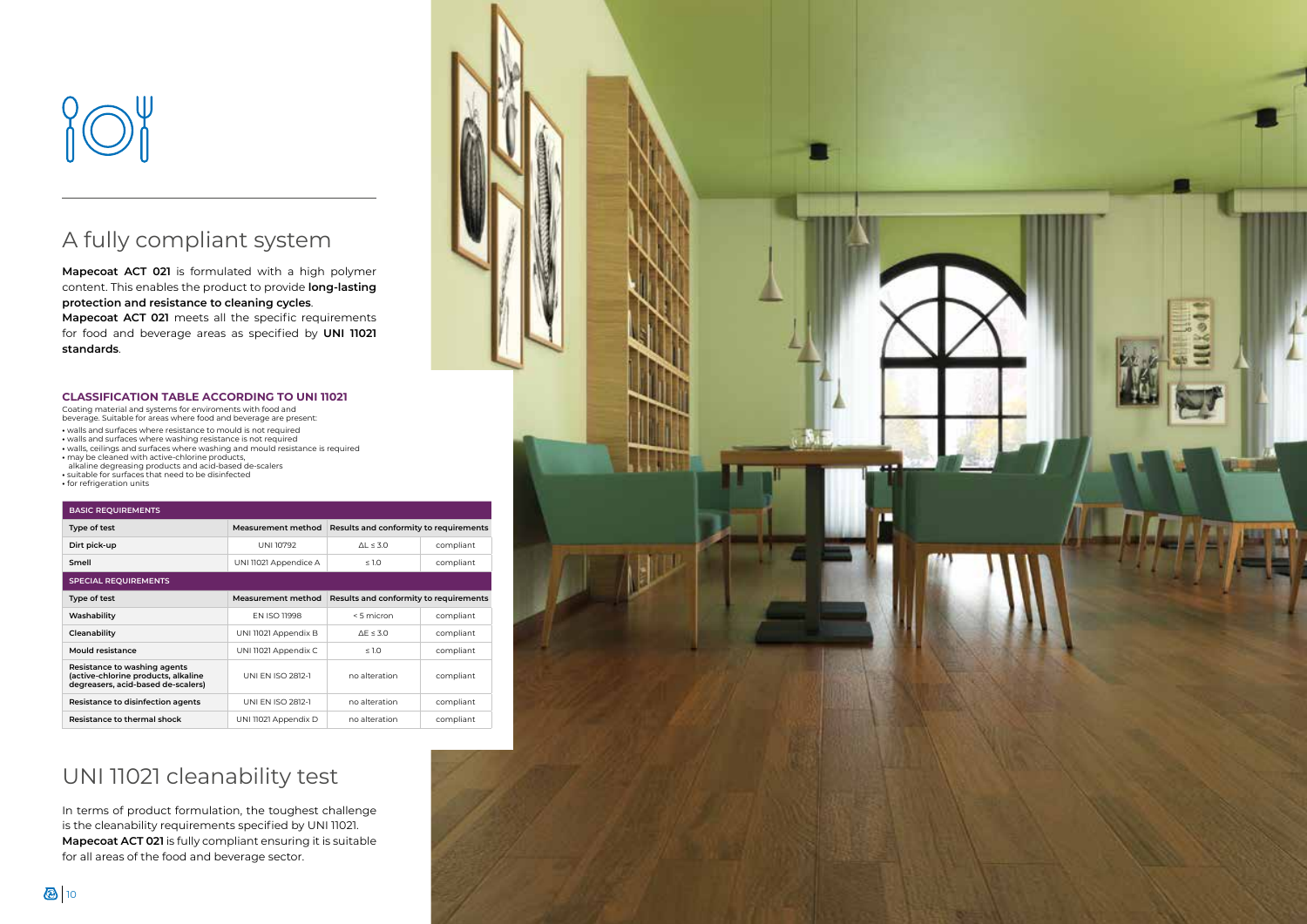## **Mapecoat ACT 021** The big difference

Owing to **Advanced Coating Technology**, **Mapecoat ACT 021** compared to a generic enamel wall paint gives **Mapecoat ACT 021** exceeded in all performance



superior results. parameters.

### **COAT ACT 021** GENERIC ENAMEL WALL PAINT 5 3 5 0 5 3 4 1 5 4 **Mapecoat ACT 021**  *vs* generic enamel wall paint **Mapecoat ACT 021 Generic enamel wall paint durability mould resistance cleanability** 5432210



| <b>MAPE</b> |
|-------------|
|             |
|             |
|             |
|             |
|             |
|             |

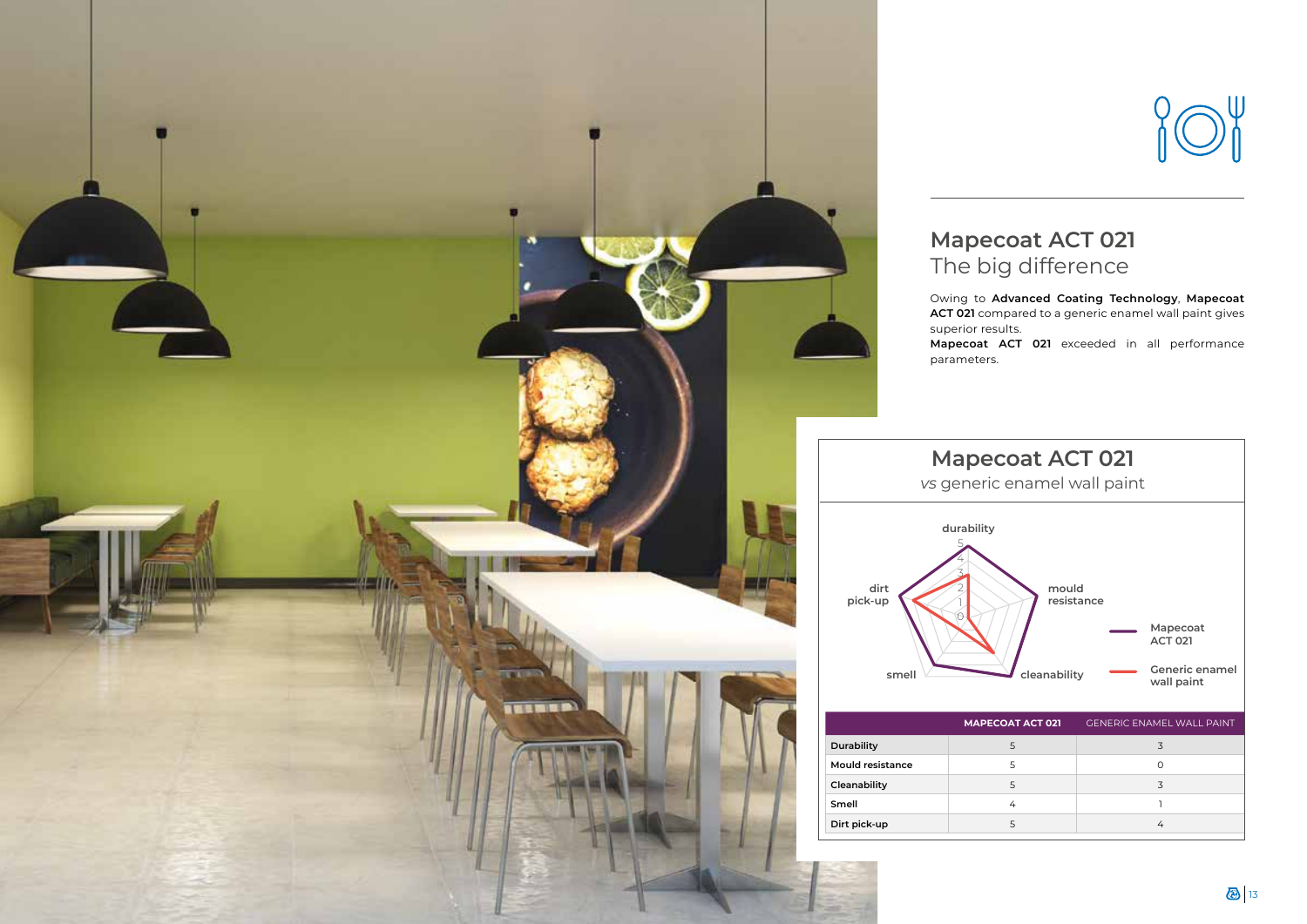





### **Semi-gloss enamel paint for interior walls, suitable for use in healthcare facilities. Highly washable and resistant to bacterial attack.**

The ultimate enamel paint for protecting and decorating surfaces in the health sector, schools and recreational facilities that require a high level of hygiene. It complies with all standards for use in hospitals, clinics, medical centres, schools, nurseries, and leisure centres. **This product has been tested according to ISO 22196 standards.**

MAPEI **TECHNOLOGIES** 

- 
- 
- 
- 
- 
- 



| <b>CHARACTERISTICS</b>                  | Resistance<br>to special washing<br>agents                                                                      | O<br>Easy to clean<br>and maintain       |  |
|-----------------------------------------|-----------------------------------------------------------------------------------------------------------------|------------------------------------------|--|
| <b>BASED ON</b>                         |                                                                                                                 | <b>Acrylic resin in water dispersion</b> |  |
| <b>AREAS OF USE</b>                     |                                                                                                                 | Walls and ceilings in the health         |  |
| <b>COLOURS</b>                          | • White<br>• 1,002 shades from Mapei Master C<br>• Customised shades using the Cold<br>automatic tinting system |                                          |  |
| <b>CERTIFIED AREAS</b><br><b>OF USE</b> |                                                                                                                 | The product is suitable for use o        |  |
| <b>PACKAGING</b>                        | 16 kg<br>4 kg                                                                                                   |                                          |  |
| <b>CERTIFICATIONS</b>                   | <b>TESTED</b><br>according to<br>a Painted surface                                                              |                                          |  |
|                                         |                                                                                                                 |                                          |  |

**Block** 



# **Sector, schools and recreational facilities The product is suitable for use on walls and ceilings** COLOURS FINISH **Semi-gloss**  $\text{Collection}$ orMap®





DESCRIPTION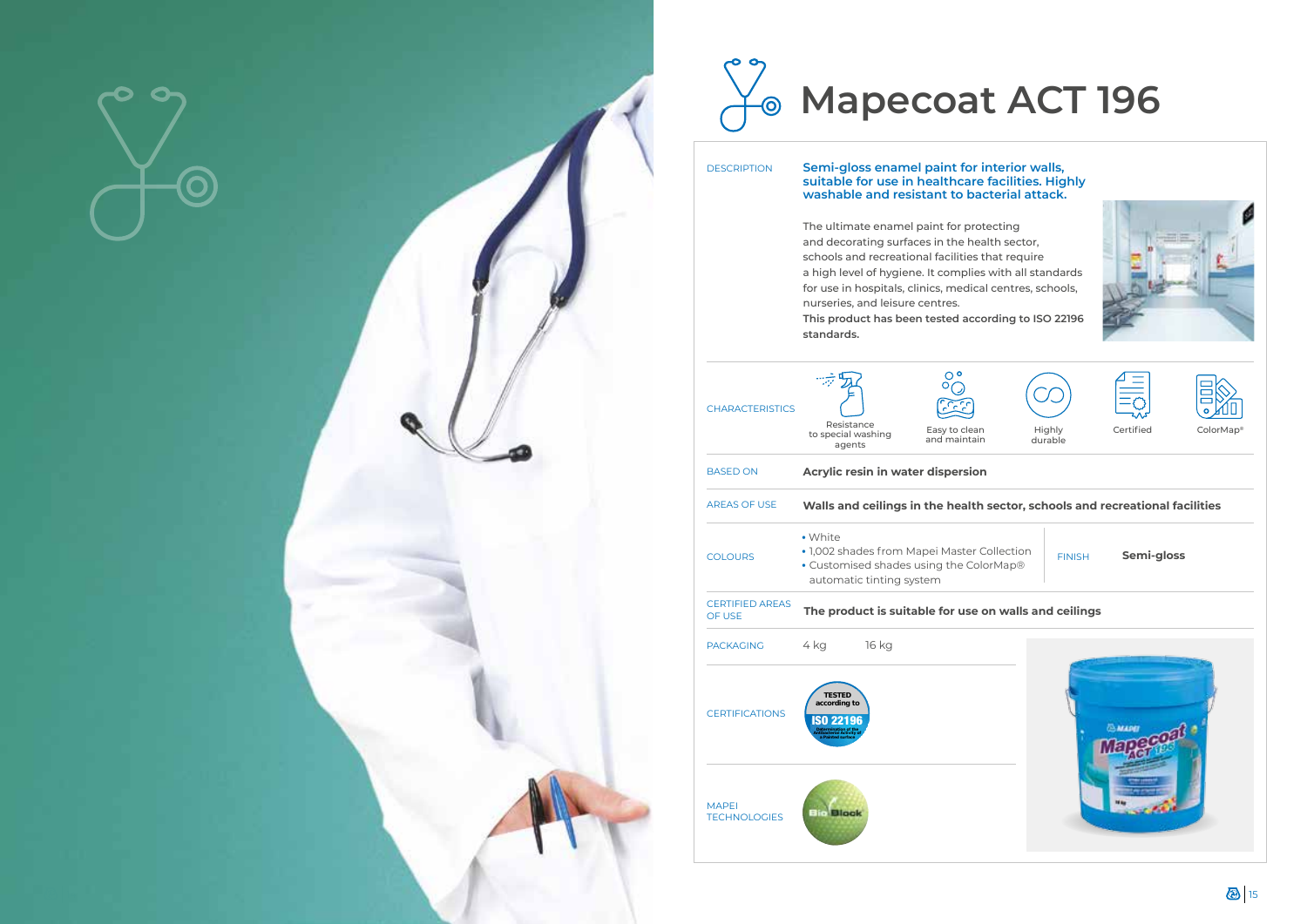



### Keeping facilities clean

Basic rules of hygiene, such as washing hands thoroughly and **keeping facilities and furniture clean**, are usually sufficient to prevent bacteria from being deposited and growing on surfaces.



In general walls and ceilings account for more than 70% of the contact surfaces in a room but, they are also the most neglected areas.

**Surface area of walls + ceiling: approx. 60 m<sup>2</sup>**



**Surface area of furniture: approx. 6 m<sup>2</sup>**

## Cleaning: the best form of prevention

Cleaning and sanitising, if carried out correctly, eliminate most micro-organisms, whose cells and spores find favourable conditions for their survival and spreading in dirt and organic residuals.

**Mapecoat ACT 196** has excellent resistance to cleaning in tests with washing agents and disinfectants, as specified by **UNI 11021** standards.





(*ca* 105 cells ml-1)

w

**ISO 22196 2011 - Schematic Representation**

### Certified protection against the most common bacteria

Mapei has always collaborated with **independent laboratories** to support the analysis and tests carried out in its own Research and Development centres to confirm results.

In addition to the data for EN 13300 classification, **Mapecoat ACT 196** also has Test Reports according to ISO 22196 standards carried out by IMSL (Industrial Microbiological Services Ltd) to *Determine the level of anti-bacterial activity of surface coatings.*

*The graphics show how, in respect to a generic enamel wall paint without antibacterial protection, Mapecoat ACT 196 destroys quickly the bacterial colonies also when submitted to prior leaching for 24 hours in water.*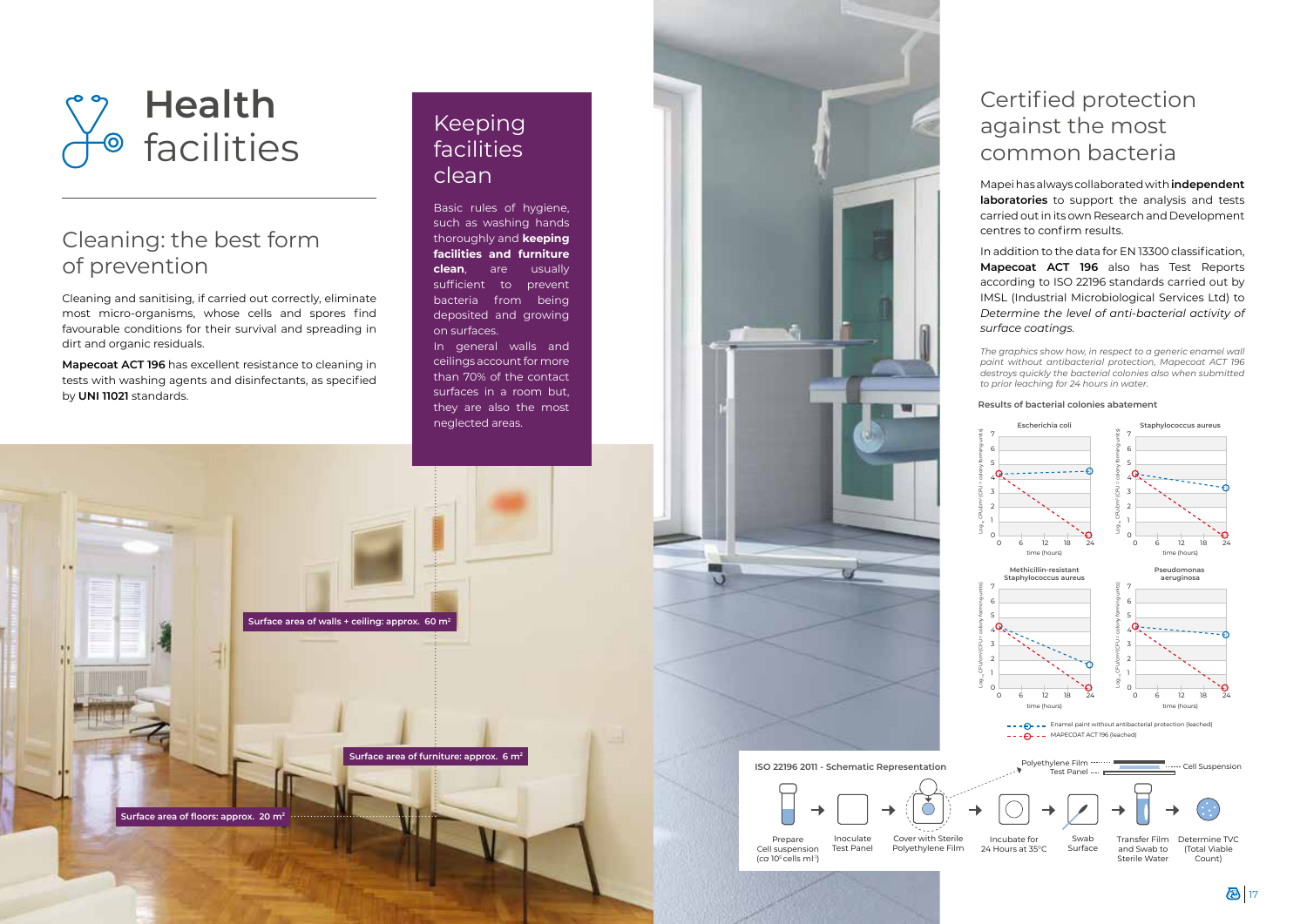

| <b>FINAL PERFORMANCE</b>                                                                                                  |                       |
|---------------------------------------------------------------------------------------------------------------------------|-----------------------|
| VOC evaluation after 28 days in emission<br>chambers (white) (ISO 16000) (mg/cm <sup>3</sup> ):                           | < 2                   |
| VOC content of ready-mixed product (white)<br>(European Directive 2004/42/CE) (g/l):                                      | $\leq 10$             |
| VOC content of ready-mixed<br>product (coloured)<br>(European Directive 2004/42/CE) (g/l):                                | $\leq 50$             |
| Resistance to mould and fungi (EN 15457):                                                                                 | no growth             |
| Dirt pick-up (UNI 10792):                                                                                                 | $\Delta L \leq 3.0$   |
| Smell (UNI 11021, Appendix A):                                                                                            | $\leq 1.0$            |
| Cleanability (UNI 11021, Appendix B):                                                                                     | $\Delta$ E $\leq$ 3.0 |
| Resistance to washing agents<br>(active-chlorine products,<br>alkaline degreasers, acid-based de-scalers)<br>(EN 2812-1): | no alteration         |
| Resistance to disinfection<br>agents (EN 2812-1):                                                                         | no alteration         |
| Resistance to thermal shock<br>(UNI 11021, Appendix D):                                                                   | no alteration         |

![](_page_9_Figure_16.jpeg)

![](_page_9_Picture_18.jpeg)

| RESISTANCE TO BACTERIAL ATTACK (IMSL TEST REPORT)      |                       |                      |                            |           |
|--------------------------------------------------------|-----------------------|----------------------|----------------------------|-----------|
| <b>STRAIN OF BACTERIA</b>                              | Measurement<br>method | <b>Standard test</b> | After 24 hours<br>leaching | Result    |
| Staphylococcus aureus:                                 | ISO 22196             | $>99.9\%$            | >99.9%                     | compliant |
| Escherichia coli:                                      | ISO 22196             | $>99.9\%$            | >99.9%                     | compliant |
| Methicillin resistant Staphylococcus<br>aureus (MRSA): | ISO 22196             | $>99.9\%$            | >99.9%                     | compliant |
| Pseudomonas aeruginosa:                                | ISO 22196             | >99.9%               | >99.9%                     | compliant |

# The attraction of protected surfaces: hygienic and easy to clean

**Mapecoat ACT 196** is an acrylic-based semi-gloss enamel paint for interior walls, containing **special protective wide spectrum biological agents** that prevent the deposit and spread of bacteria on surfaces, **also when they are washed or disinfected frequently**. An effective solution in a countless variety of shades!

### **TECHNICAL DATA table (typical values) •** Product tested according to ISO 22196 *Determination of antibacterial activity on a painted surface*

| <b>INAL PERFORMANCE</b> |  |
|-------------------------|--|
|                         |  |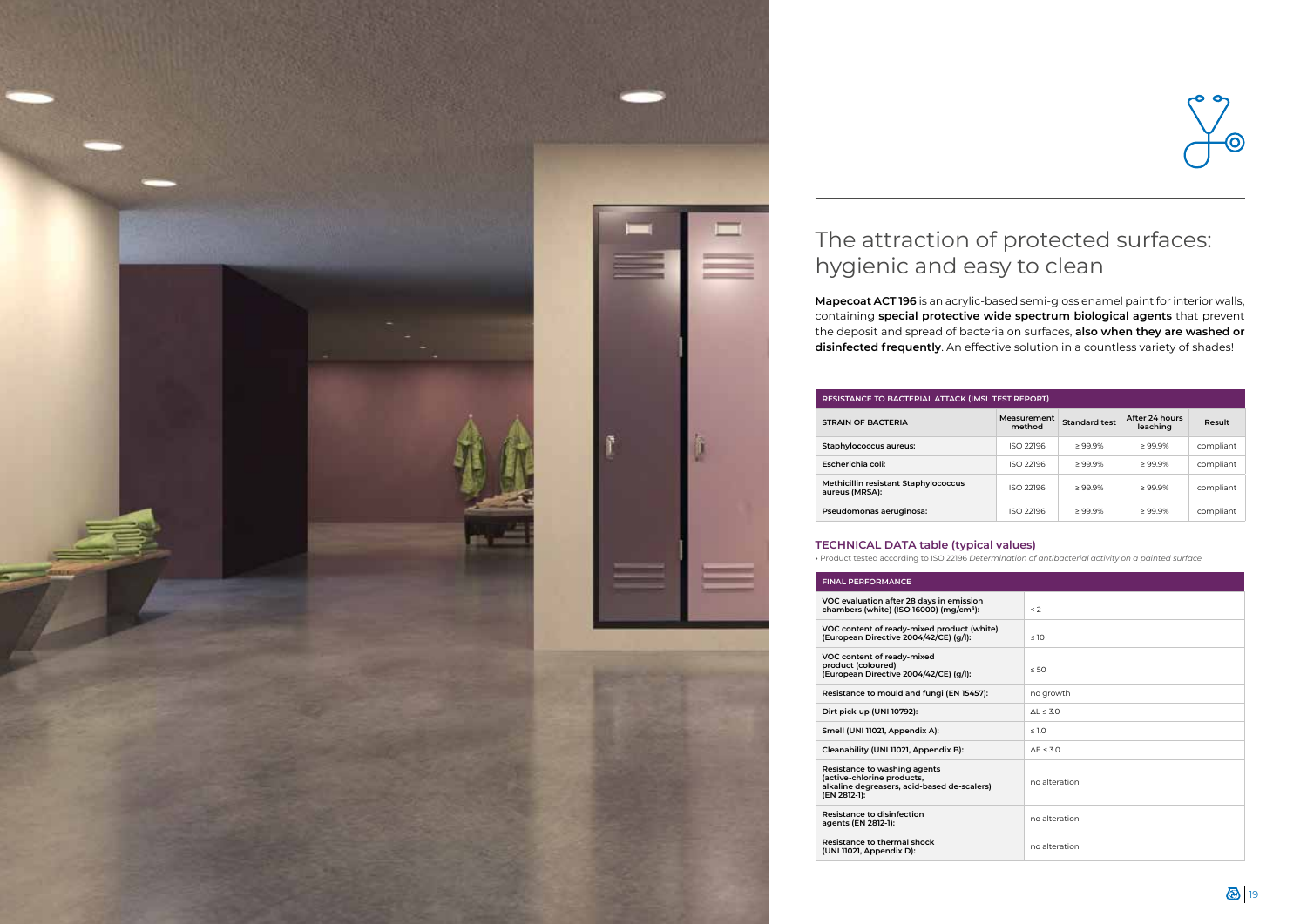![](_page_10_Picture_5.jpeg)

![](_page_10_Picture_0.jpeg)

### **Mapecoat ACT 196** superior performances

Based on the **Advanced Coating Technology** of Mapei, **Mapecoat ACT 196** is superior compared to generic enamel wall paint for specific characteristics and also for common properties such as durability and resistance to wear.

| Durability                           |  |
|--------------------------------------|--|
| <b>Bacteria resistance</b>           |  |
| Washability                          |  |
| Resistance<br>to disinfection agents |  |
| Hard-wearing resistance              |  |

![](_page_10_Figure_3.jpeg)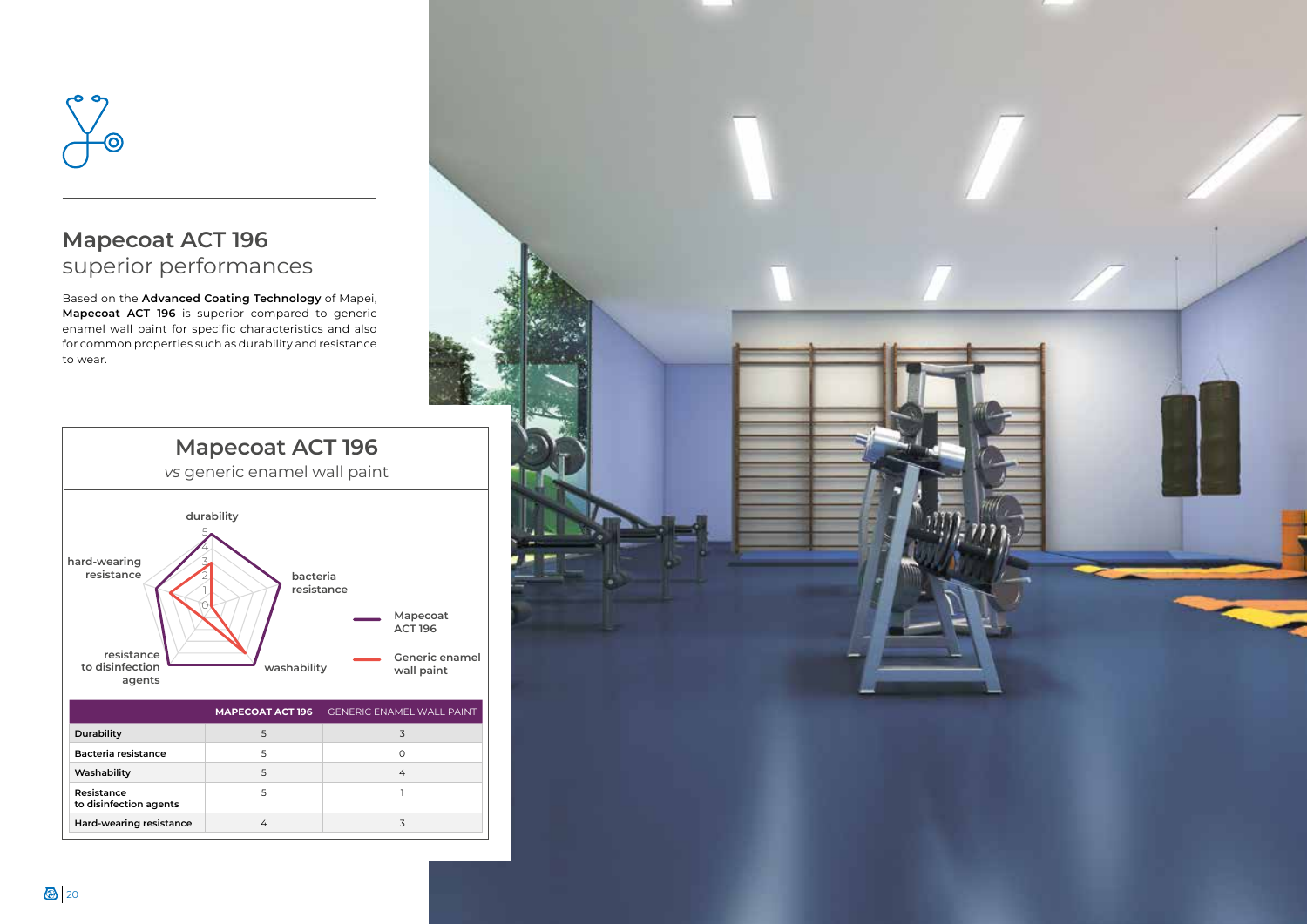# **Mapei**  and **Sustainability**

Mapei is committed to safeguarding the environment by using energy and resources in the most sustainable way possible, reducing the level of waste and developing products which are safe for both users and installers.

Mapei's fundamental commitment is to offer the best and most innovative solutions to help design and construct in a sustainable way, backed up by clear, **transparent information and communication**.

## Mapei technology

Mapei developed the concept of **Green Innovation** and has applied it to all those products which have other characteristics to improve comfort in the areas where they are applied and safeguard the health of users. Real technological objectives you will only find in Mapei products.

![](_page_11_Picture_5.jpeg)

![](_page_11_Picture_6.jpeg)

![](_page_11_Picture_7.jpeg)

### Certified sustainable products

**EPD**'s (Environmental Product Declarations) are reports written according to international standards (ISO 14025 and EN 15804) which document the effect a product has on the environment during its entire life cycle, measuring the effects using standardised LCA (Life Cycle Assessment) methods.

An **analysis of the life cycle of a product**, therefore, is an **evaluation of the environmental impact** of the product **during all the various phases of its life**: from extraction of the raw materials that make up the formula, to their transport to the production plant, to the production cycle, to its packaging, to waste materials, to transporting the finished product to the distributor and its final

![](_page_11_Picture_19.jpeg)

![](_page_11_Picture_20.jpeg)

disposal.

**Since 2016 Mapei has been publishing EPD's for their products through EPD International**. **EPD**'s help architects, design engineers and other buyers have a better understanding of a product's **sustainability** characteristics and its **impact on the environment**. The most widely used certification protocols for sustainable buildings, such as **LEED** and **BREEAM**, have set out specific requirements for constructions and construction products according to **LCA** methods. Also, since **GPP** (Green Public Procurement) is now mandatory for public tenders in various EU countries, including Italy, architects and "green" public buyers are requiring **products that comply with international standards on sustainability**.

![](_page_11_Picture_14.jpeg)

**Mapecoat ACT 021**  & **Mapecoat ACT 196** have EPD certification and comply with **ISO 14025** and **EN 15804**  international standards

![](_page_11_Figure_12.jpeg)